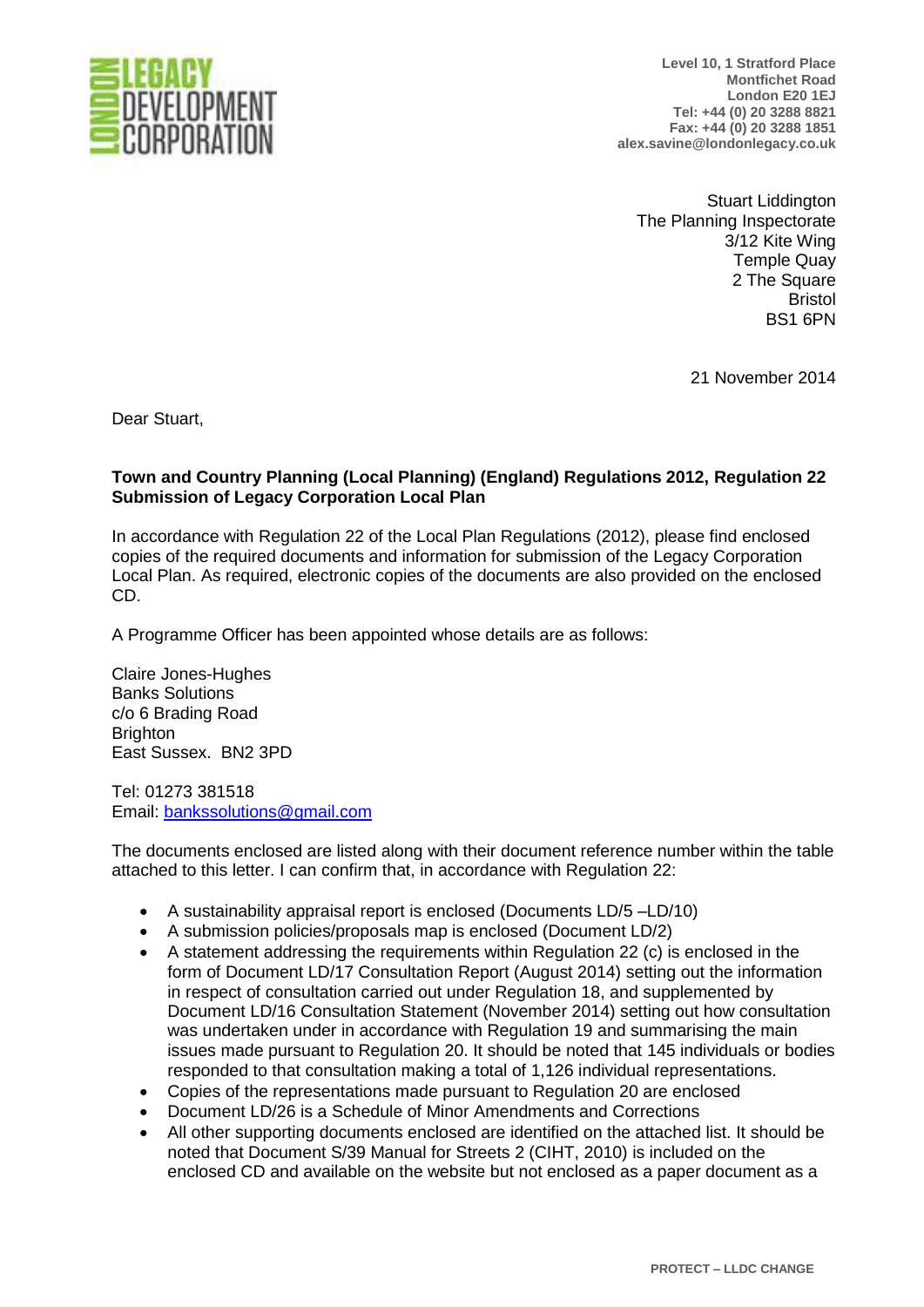result of printing rights restrictions; Document S/41 Site Layout Planning for Daylight and Sunlight (BRE,2011) has been enclosed in hard copy and is on the enclosed CD but not available on the website, as a result of publishing rights restrictions.

I can also confirm that, in accordance with Regulation 22 (3), the following have been made publicly available at the Legacy Corporations office and on its website:

- A copy of the Local Plan
- A copy of each document referred to above
- A statement of the fact that these documents are available to inspect and the place and times at which they can be inspected.

I can also confirm that in accordance with Regulation 22(3) (b), each general consultation body and each of the specific consultation bodies which were invited to make representations, have been notified that the above documents are available for inspection; and that, in accordance with Regulation 22 (3) (c), notice has been given to those persons who requested to be notified of the submission of the Local Plan.

It would be helpful for the examiner to note that the London Legacy Development Corporation is a Mayoral Development Corporation established for the purpose of promoting the regeneration of its area pursuant to section 198 of the Localism Act 2011 and pursuant to the London Legacy Development Corporation (Establishment) Order 2012.Within its area it is also the authority with responsibility for plan making and development control pursuant to articles 3 and 4 of the London Legacy Development Corporation (Planning Functions) Order 2012.

I would also like to take this opportunity to draw the examiner's attention to the introductory section of the Publication Local Plan which explains the particular role of the London Legacy Development Corporation in its area, and to the 'Our Area: Spatial Portrait Background Paper Spatial Portrait (Submission Document TBP7), which explains the particular spatial characteristics of the Legacy Corporation's area. The Examiner is asked to note that the functions of highways authority, education authority and waste management authority within the Legacy Corporation's area continue to rest with the relevant Growth Boroughs.

I trust that the above provides adequate information at this stage. Please do not hesitate to contact me should you require anything further.

Yours sincerely

sarve

Alex Savine Head of Planning Policy

(see table overleaf for full document list)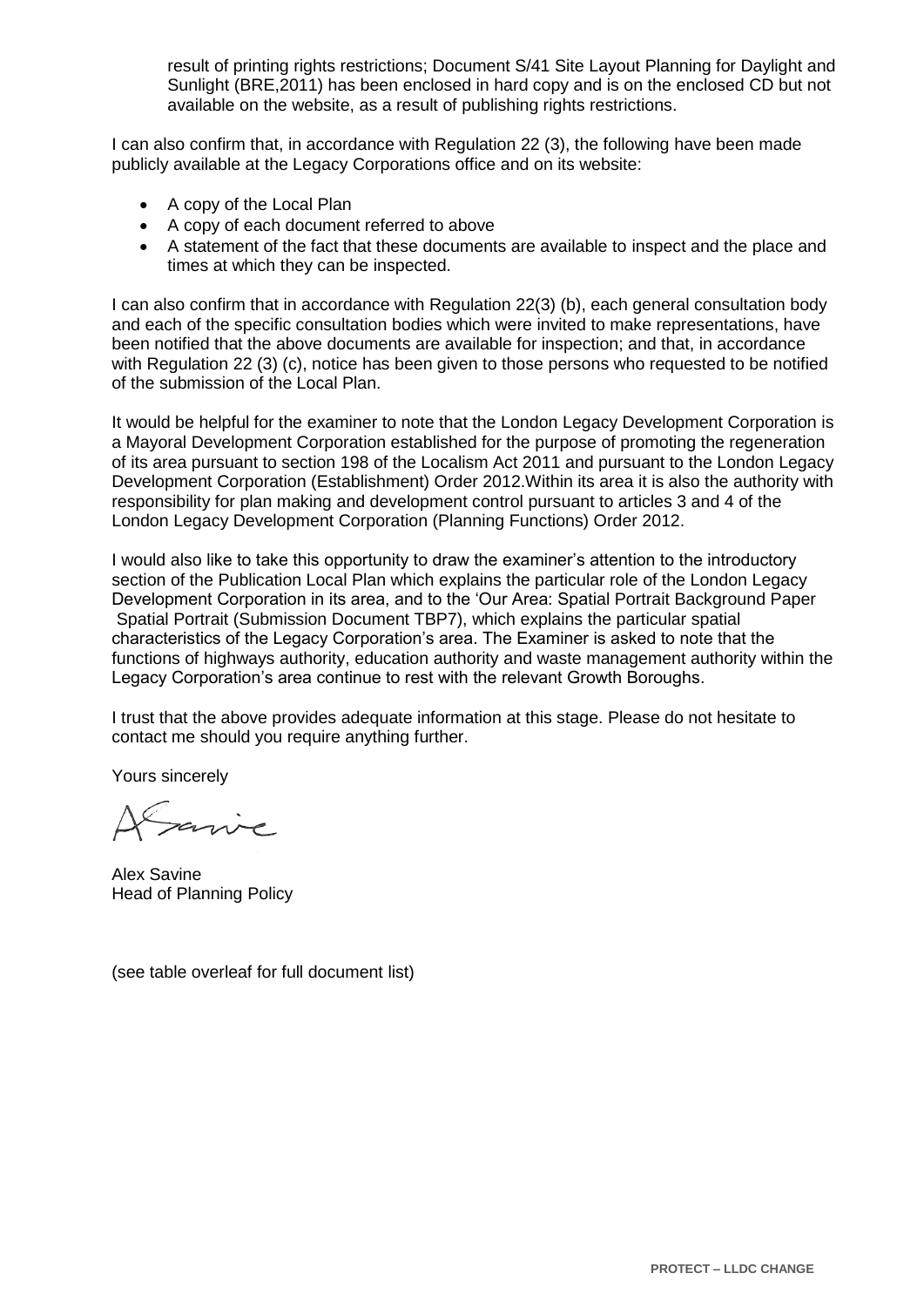| <b>LOCAL DOCUMENTS</b>             |                                                                                        | Saved in |
|------------------------------------|----------------------------------------------------------------------------------------|----------|
| <b>Core Document</b>               | <b>Document name</b>                                                                   | folder   |
| <b>Reference number</b>            |                                                                                        |          |
| LD/1                               | Publication Local Plan, 2014                                                           | Υ        |
| LD/2                               | Local Plan Proposals Map, 2014                                                         | Y        |
| LD/3                               | <b>Draft Local Plan Consultation Document, 2013</b>                                    | Y        |
| LD/4                               | Preparing your Local Plan leaflet, 2012                                                | Y        |
| LD/5                               | Sustainability Appraisal Non-technical Summary, 2014                                   | Υ        |
| LD/6                               | Sustainability Appraisal, 2014 inc Appendices                                          | Y        |
| LD/7                               | Sustainability Appraisal Non-technical Summary, 2013                                   | Y        |
| LD/8                               | Sustainability Appraisal, 2013 inc Appendices                                          | Υ        |
| LD/9                               | Final SA/SEA Scoping Report, 2013                                                      | Y        |
| LD/10                              | Draft SA/SEA Scoping Report, January 2013                                              | Υ        |
| LD/11                              | All comments received at each stage of the Sustainability                              | Υ        |
|                                    | Appraisal, October 2014                                                                |          |
| LD/12                              | Habitat Regulations Screening Report, 2013                                             | Υ        |
| LD/13                              | Habitat Regulations Scoping Report, 2012                                               | Y        |
| LD/14                              | Equalities Impact Assessment, 2014                                                     | Y        |
| LD/15                              | Equalities Impact Assessment, 2013                                                     | Υ        |
| LD/16                              | A Consultation Statement, November 2014                                                |          |
|                                    | B- Appendix 2 Summary of responses by policy                                           |          |
|                                    | C- Appendix 3 Summary of responses by representor                                      |          |
|                                    | D- Appendix 4 Full set of responses by representor                                     |          |
| LD/17                              | Consultation Report, August 2014                                                       | Y        |
| LD/18                              | <b>Consultation Report, November 2013</b>                                              | Y        |
| LD/19                              |                                                                                        | Υ        |
|                                    | Statement of Representations Procedure, 2014                                           |          |
| LD/20                              | Statement of Community Involvement, 2013                                               | Υ        |
| LD/21                              | Local Development Scheme, February 2014                                                | Y        |
| LD/22                              | Notice of Submission and Availability of Submitted                                     |          |
|                                    | Documentation                                                                          |          |
| LD/23                              | Soundness self-assessment                                                              | Υ        |
| LD/24                              | Legal compliance self-assessment                                                       | Υ        |
| LD/25                              | Statement of Conformity with London Plan                                               | Υ        |
| LD/26                              | Schedule of Minor Amendments and Corrections                                           | Υ        |
| LD/27                              | Covering letter, November 2014                                                         |          |
| LD/28                              | Housing Position Statement, 2014                                                       | Υ        |
| REGIONAL PLANNING POLICY DOCUMENTS |                                                                                        |          |
| <b>Core Document</b>               | <b>Document name</b>                                                                   |          |
| Reference number                   |                                                                                        |          |
| RP/1                               | London Plan (Greater London Authority, 2011)                                           | Y        |
| RP/2                               | Revised Early Minor Alterations to the London Plan (Greater                            | Y        |
|                                    | London Authority, 2013)                                                                |          |
| RP/3                               | Draft Further Alterations to the London Plan (Greater London                           | Υ        |
|                                    | Authority, 2014)                                                                       |          |
| RP/4                               | FALP Consolidated Changes, September 2014                                              | Y        |
| RP/5                               | Olympic Legacy Supplementary Planning Guidance, 2012                                   | Υ        |
| RP/6                               | Land for Industry and Transport Supplementary Planning                                 | Υ        |
|                                    | Guidance, 2012                                                                         |          |
| RP/7                               | Mayor's Housing Supplementary Planning Guidance, 2012                                  | Υ        |
| RP/8                               | London Plan Supplementary Planning Guidance: All London<br>Green Grid, 2012            | Υ        |
| RP/9                               | London Plan Supplementary Planning Guidance: East London<br>Green Grid Framework, 2008 | Y        |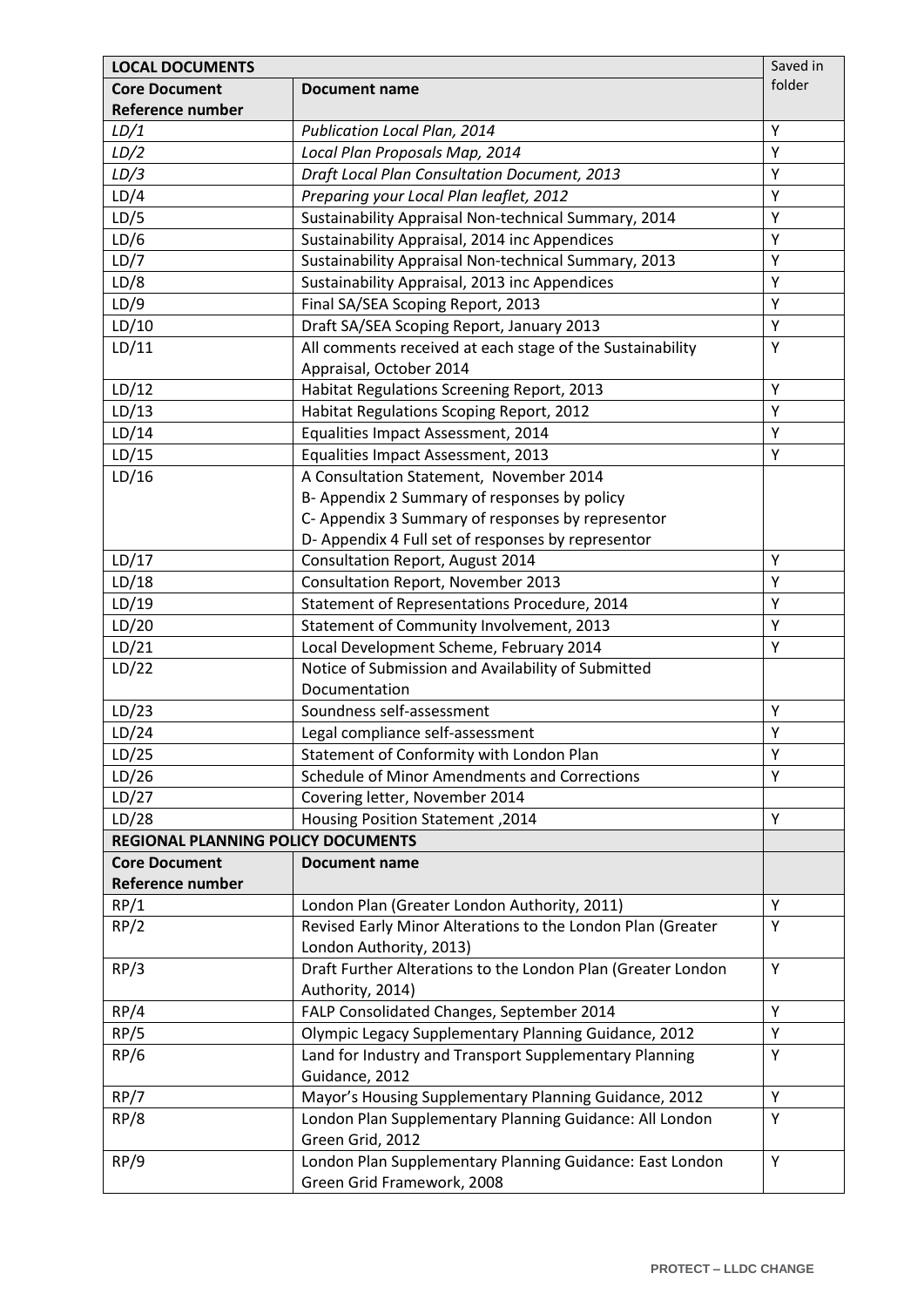| RP/10                                    | London Plan London View Management Framework                   | Y |
|------------------------------------------|----------------------------------------------------------------|---|
|                                          | Supplementary Planning Guidance, 2012                          |   |
| RP/11                                    | London Plan Supplementary Planning Guidance: Shaping           | Y |
|                                          | Neighbourhoods Play and Informal Recreation, 2012              |   |
| RP/12                                    | Mayor's Sustainable Design and Construction Supplementary      | Y |
|                                          | Planning Guidance, 2014                                        |   |
| RP/13                                    | Mayor's Energy Planning Guidance, 2014                         | Y |
| RP/14                                    | Olympic Legacy Supplementary Planning Guidance: Strategic      | Υ |
|                                          | Transport Study, 2012                                          |   |
| RP/15                                    | Olympic Legacy Supplementary Planning Guidance: Energy         | Y |
|                                          | Study, 2012                                                    |   |
| RP/16                                    | London Strategic Housing Market Assessment, 2013               | Y |
| RP/17                                    | London Strategic Housing Land Availability Assessment, 2013    | Υ |
| RP/18                                    | Character and Context SPG (GLA, 2014)                          | Y |
| <b>BOROUGH PLANNING POLICY DOCUMENTS</b> |                                                                |   |
| <b>Core Document</b>                     | <b>Document name</b>                                           |   |
| <b>Reference number</b>                  |                                                                |   |
| BPP/1                                    | Hackney Core Strategy, 2010                                    | Υ |
| BPP/2                                    | Newham Core Strategy, 2012                                     | Y |
| BPP/3                                    | Tower Hamlets Core Strategy, 2010                              | Y |
| BPP/4                                    | Waltham Forest Core Strategy, 2012                             | Υ |
| BPP/5                                    | Hackney Wick Area Action Plan, 2012                            | Υ |
| BPP/6                                    | Tower Hamlets Fish Island Area Action Plan, 2012               | Y |
| BPP/7                                    | The Lee Valley Regional Park Development Framework, 2011       | Υ |
| BPP/8                                    | Lee Valley Regional Park Plan, 2000                            | Υ |
| BPP/9                                    | East London Waste Authorities Joint Waste Development Plan     | Y |
|                                          | Document, 2012                                                 |   |
| <b>BPP/10</b>                            | Newham Stratford Metropolitan Masterplan, 2011                 | Y |
| <b>BPP/11</b>                            | Northern Olympic Fringe Area Action Plan Preferred Options,    | Υ |
|                                          | 2011                                                           |   |
| <b>TECHNICAL BACKGROUND PAPERS</b>       |                                                                |   |
| <b>Core Document</b>                     | <b>Document name</b>                                           |   |
| Reference number                         |                                                                |   |
| TBP/1                                    | Built Environment Background Paper, August 2014                | Υ |
| TBP/2                                    | Business Growth, Jobs and Lifelong Learning, Background Paper, | Υ |
|                                          | August 2014                                                    |   |
| TBP/3                                    | Duty-to-Cooperate, Background Paper, August 2014               | Υ |
| TBP/4                                    | Housing, Background Paper, August 2014                         | Y |
| TBP/5                                    | Natural Environment, Background Paper, August 2014             | Υ |
| TBP/6                                    | Sites Report, August 2014                                      | Y |
| TBP/7                                    | Spatial Portrait Background Paper, August 2014                 | Υ |
| TBP/8                                    | Transport Background Paper, August 2014                        | Y |
| <b>LOCAL EVIDENCE BASE DOCUMENTS</b>     |                                                                |   |
| <b>Core Document</b>                     | <b>Document name</b>                                           |   |
| Reference number                         |                                                                |   |
| LEB/1                                    | Community Infrastructure Levy, Viability Study, December 2013  | Y |
| LEB/2                                    | Community Infrastructure Levy, Viability Study, May 2013       | Υ |
| LEB/3                                    | Draft CIL Charging Schedule, 2014                              | Υ |
| LEB/4                                    | Draft S106 SPD                                                 | Y |
| LEB/5                                    | Economy Study, Part A- Existing Business Survey, 2014          | Y |
| LEB/6                                    | Economy Study, Part B- Employment Land Review, 2014            | Υ |
| LEB/7                                    | Economy Study, Part C- Qualitative Research, 2014              | Υ |
| LEB/8                                    | Gypsy & Traveller Accommodation Needs Assessment, 2014         | Υ |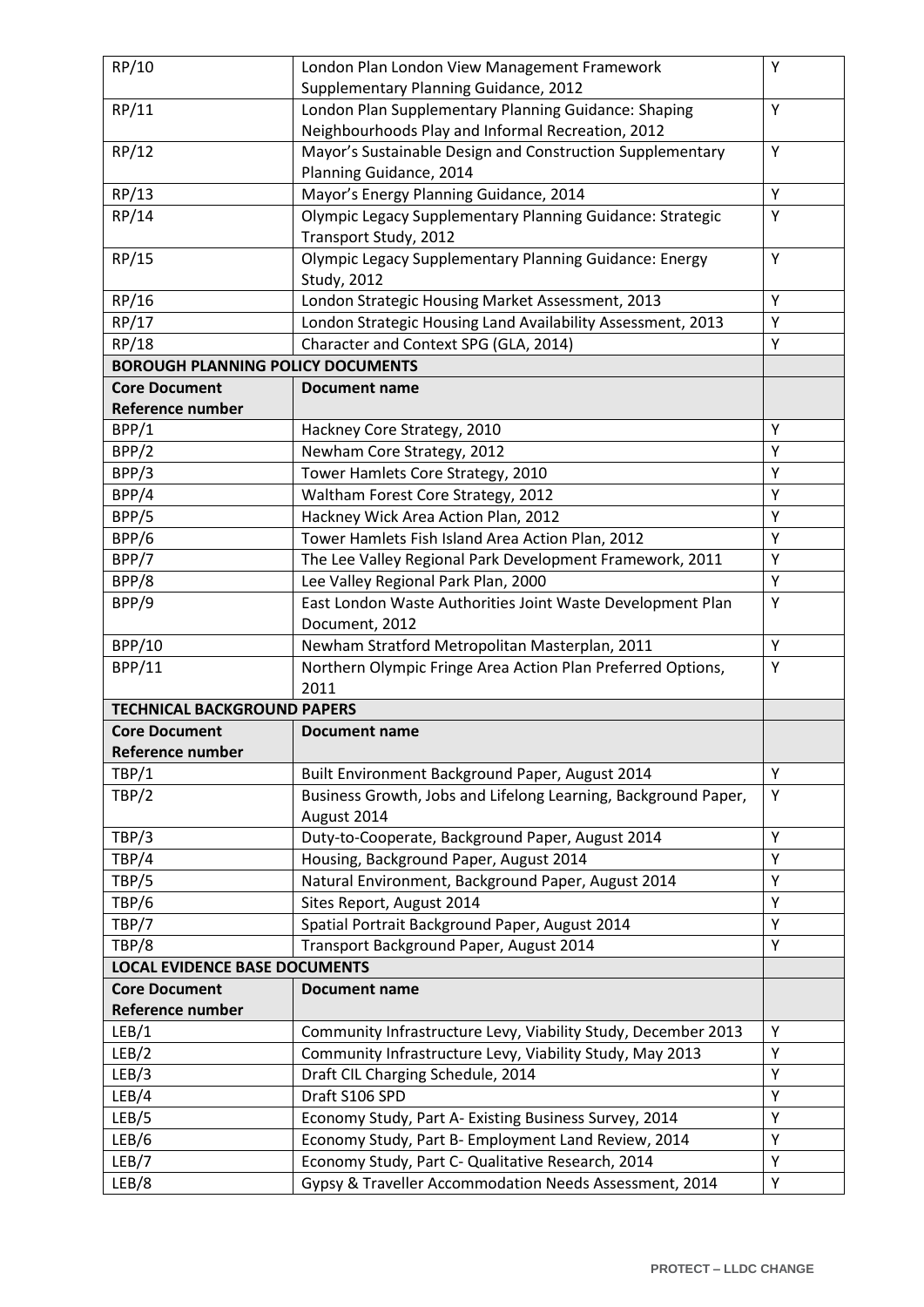| LEB/9                                  | Gypsy and Traveller Site Assessment, 2014                       | Υ |
|----------------------------------------|-----------------------------------------------------------------|---|
| LEB/10                                 | Hackney Wick and Fish Island Design and Planning Guidance,      | Υ |
|                                        | 2014                                                            |   |
| LEB/11                                 | Hackney Wick and Fish Island Strategic Connectivity Study, 2013 | Υ |
| LEB/12                                 | Strategic Housing Market Assessment Review, 2013                | Υ |
| LEB/13                                 | Affordable Housing Viability Testing, 2013                      | Y |
| LEB/14                                 | Combined Policies Viability Study, 2014                         | Υ |
| LEB/15                                 | Flood Risk Within the Legacy Corporation Area, Information      | Υ |
|                                        | <b>Review, 2013</b>                                             |   |
| LEB/16                                 | Pudding Mill Masterplan summary document, 2014                  | Υ |
| LEB/17                                 | Research and viability study of affordable and managed          | Υ |
|                                        | workspaces supporting artistic practices in east London, 2013   |   |
| LEB/18                                 | Retail and Leisure Requirements Review, 2014                    | Υ |
| LEB/19                                 | Schools Mapping Study, 2013                                     | Υ |
| LEB/20                                 | Infrastructure Delivery Plan, 2013                              | Y |
| LEB/21                                 | Legacy Communities Scheme Offset Solutions Study, 2013          | Υ |
| LEB/22                                 | Legacy Communities Scheme Transport Assessment, 2012            | Υ |
| LEB/23                                 | Oxford Economics Employment projections, 2013                   | Υ |
| LEB/24                                 | CIL Draft Infrastructure list                                   | Υ |
| <b>BOROUGH EVIDENCE BASE DOCUMENTS</b> |                                                                 |   |
| <b>Core Document</b>                   | <b>Document name</b>                                            |   |
| <b>Reference number</b>                |                                                                 |   |
| BEB/1                                  | Hackney Strategic Housing Market Assessment, 2009               | Y |
| BEB/2                                  | Newham Strategic Housing Market Assessment, 2010                | Υ |
| BEB/3                                  | Tower Hamlets Strategic Housing Market Assessment, 2009         | Y |
| BEB/4                                  | Waltham Forest Strategic Housing Market Assessment, 2012        | Υ |
| BEB/5                                  | East London Strategic Housing Market Assessment, 2010           | Υ |
| BEB/6                                  | Hackney Retail Centres Study, 2011                              | Υ |
| BEB/7                                  | Tower Hamlets Retail and Leisure Capacity Study, 2009           | Υ |
| BEB/8                                  | Tower Hamlets Flood Risk and the Core Strategy General          | Υ |
|                                        | Sequential Test, 2009                                           |   |
| BEB/9                                  | Tower Hamlets Draft Surface Water Management Plan, 2012         | Υ |
| <b>BEB/10</b>                          | Tower Hamlets Strategic Flood Risk Assessment, 2012             | Y |
| <b>BEB/11</b>                          | Tower Hamlets Preliminary Flood Risk Assessment, 2009           | Y |
| <b>BEB/12</b>                          | Newham Surface Water Management Plan, 2011                      | Υ |
| <b>BEB/13</b>                          | Newham Strategic Flood Risk Assessment, 2010                    | Υ |
| <b>BEB/14</b>                          | Waltham Forest Flood Risk Sequential and Exceptions Test for    | Y |
|                                        | the Core Strategy, 2010                                         |   |
| <b>BEB/15</b>                          | Waltham Forest Level 2 Strategic Flood Risk Assessment, 2011    | Y |
| BEB/16                                 | Waltham Forest Surface Water Management Plan, 2011              | Υ |
| <b>BEB/17</b>                          | Hackney Strategic Flood Risk Assessment, 2010                   | Υ |
| <b>BEB/18</b>                          | Hackney Surface Water Management Plan, Final Draft, 2013        | Υ |
| BEB/19                                 | Hackney Open Space and Sports Assessment, 2004                  | Υ |
| <b>BEB/20</b>                          | Newham Open Space Assessment, 2010                              | Y |
| <b>BEB/21</b>                          | LTGDC A12 Study, 2010                                           | Υ |
| <b>BEB/22</b>                          | Tower Hamlets Sustainable Energy and Enhanced Biodiversity      |   |
|                                        | Report, 2008                                                    |   |
| <b>BEB/23</b>                          | Newham Character Study, (2011)                                  | Υ |
| <b>BEB/24</b>                          | Tower Hamlets Urban Structure and Characterisation Study,       | Υ |
|                                        | (2009)                                                          |   |
| <b>NATIONAL STRATEGY PAPERS</b>        |                                                                 |   |
| <b>Core Document</b>                   | <b>Document name</b>                                            |   |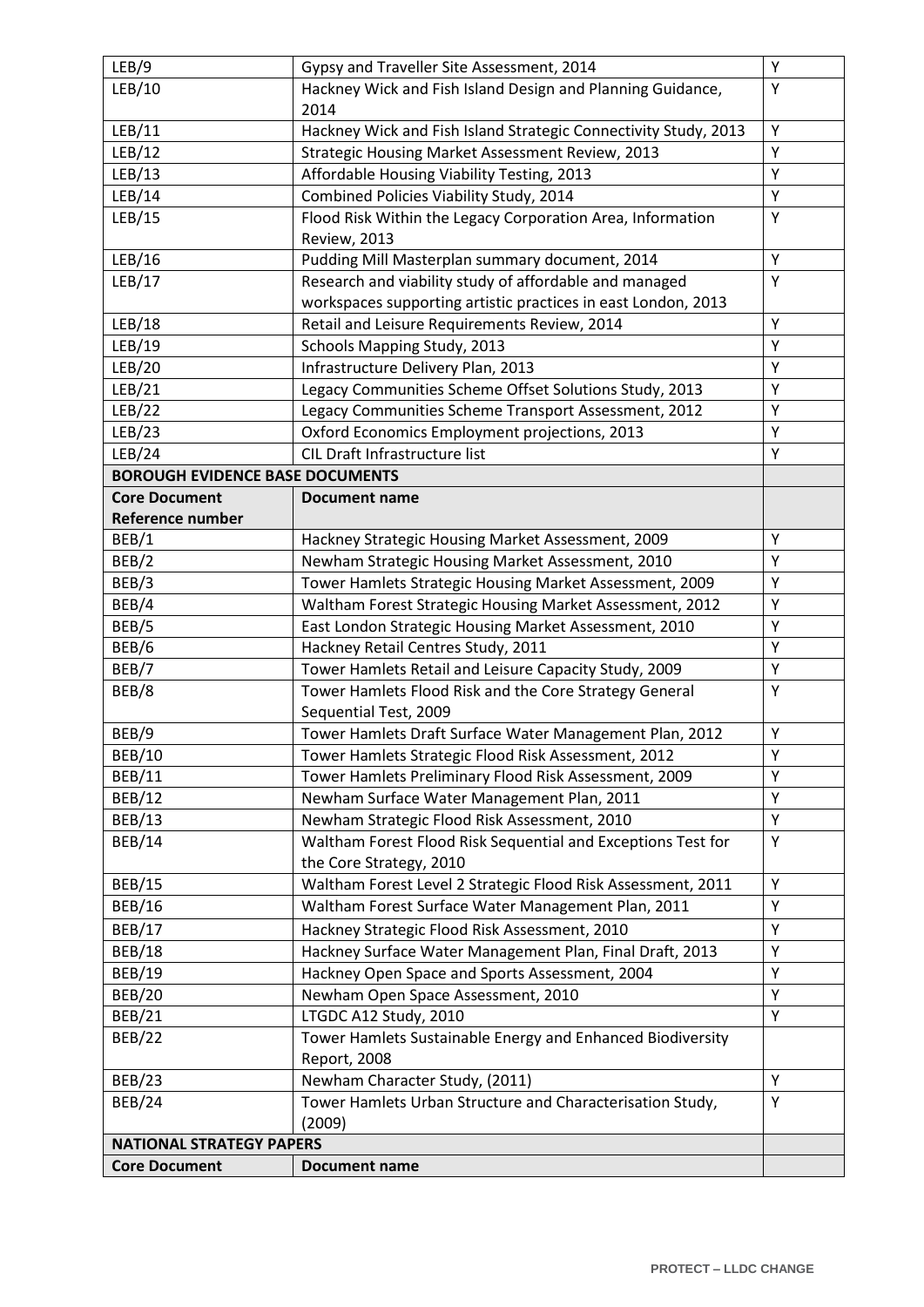| Reference number               |                                                               |   |
|--------------------------------|---------------------------------------------------------------|---|
| NS/1                           | The National Air Quality Strategy, 2000                       | Υ |
| NS/2                           | World Class Places (HM Government, 2009)                      | Y |
| <b>STRATEGY PAPERS (OTHER)</b> |                                                               |   |
| <b>Core Document</b>           | <b>Document name</b>                                          |   |
| <b>Reference number</b>        |                                                               |   |
| S/1                            | Mayor's Draft Housing Strategy, 2014                          | Υ |
| S/2                            | The Role of the Planning System in Delivering Housing Choices | Y |
|                                | for Older Londoners, 2012                                     |   |
| S/3                            | East London HMO Standards, 2009                               | Υ |
| S/4                            | The Mayor's Ambient Noise Strategy, 2004                      | Υ |
| S/5                            | The Mayor's Air Quality Strategy, 2010                        | Y |
| S/6                            | Tower Hamlets Air Quality Action Plan, 2003                   | Y |
| S/7                            | Hackney Air Quality Action Plan, 2006                         | Υ |
| S/8                            | Newham Air Quality Action Plan Consultation Report, 2003      | Y |
| S/9                            | Waltham Forest Air Quality Action Plan, 2004                  | Υ |
| S/10                           | Newham Health and Wellbeing Strategy, 2012                    | Υ |
| S/11                           | Hackney's Joint Health and Wellbeing Strategy, 2013-2014      | Υ |
| S/12                           | Towards a Healthier Tower Hamlets, Health and Wellbeing       | Υ |
|                                | Strategy 2013-2016                                            |   |
| S/13                           | Waltham Forest Health and Wellbeing Strategy, 2013            | Y |
| S/14                           | Planning for a Healthier Urban Environment in Tower Hamlets,  | Υ |
|                                | 2011                                                          |   |
| S/15                           | Tower Hamlets Improving Health and Wellbeing Strategy, 2006   | Υ |
| S/16                           | Tower Hamlets Open Space Strategy, 2006                       | Y |
| S/17                           | Tower Hamlets Open Space Strategy Mid-Point Update, 2011      | Υ |
| S/18                           | Waltham Forest Open Space Strategy, 2010                      | Υ |
| S/19                           | Lee Valley Regional Park Biodiversity Action Plan, 2000       | Υ |
| S/20                           | Tower Hamlets Biodiversity Action Plan, 2009                  | Υ |
| S/21                           | Hackney Biodiversity Action Plan, 2012                        | Υ |
| S/22                           | Newham Biodiversity Action Plan, 2010                         | Υ |
| S/23                           | Waltham Forest Biodiversity Action Plan, 2011                 | Υ |
| S/24                           | Mayor's Energy and Climate Change Mitigation Strategy, 2011   | Y |
| S/25                           | Mayor's Climate Change Adaptation Strategy, 2011              | Υ |
| S/26                           | Hackney Climate Change Strategy, 2009                         | Y |
| S/27                           | Mayor's Waste Management Strategies, 2011                     | Y |
| S/28                           | TfL Travel in London Report 6, 2013                           | Υ |
| S/29                           | Mayor's Water Strategy, 2011                                  | Y |
| S/30                           | Lower Lee Valley Waterspace Strategy, 2011                    | Υ |
| S/31                           | Canals and Rivers Trust-Moor or Less: Moorings on London's    | Υ |
|                                | Waterways, 2013                                               |   |
| S/32                           | Environment Agency Thames River Basin Management Plan,        | Υ |
|                                | 2009                                                          |   |
| S/33                           | CABE/English Heritage Guidance on Tall Buildings, 2007        | Y |
| S/34                           | Urban Design Compendium, 2000                                 | Y |
| S/35                           | By Design: Urban Design in the Planning System - Towards      | Υ |
|                                | Better Practice, 2000                                         |   |
| S/36                           | The Setting of Heritage Assets (English Heritage, 2011)       | Y |
| S/37                           | English Heritage London Archaeology Charter                   | Υ |
| S/38                           | Manual for Streets 1 (DCLG & DfT, 2007)                       | Y |
| S/39                           | Manual for Streets 2 (CIHT, 2010) <sup>1</sup>                | Υ |

1 Only available in electronic format